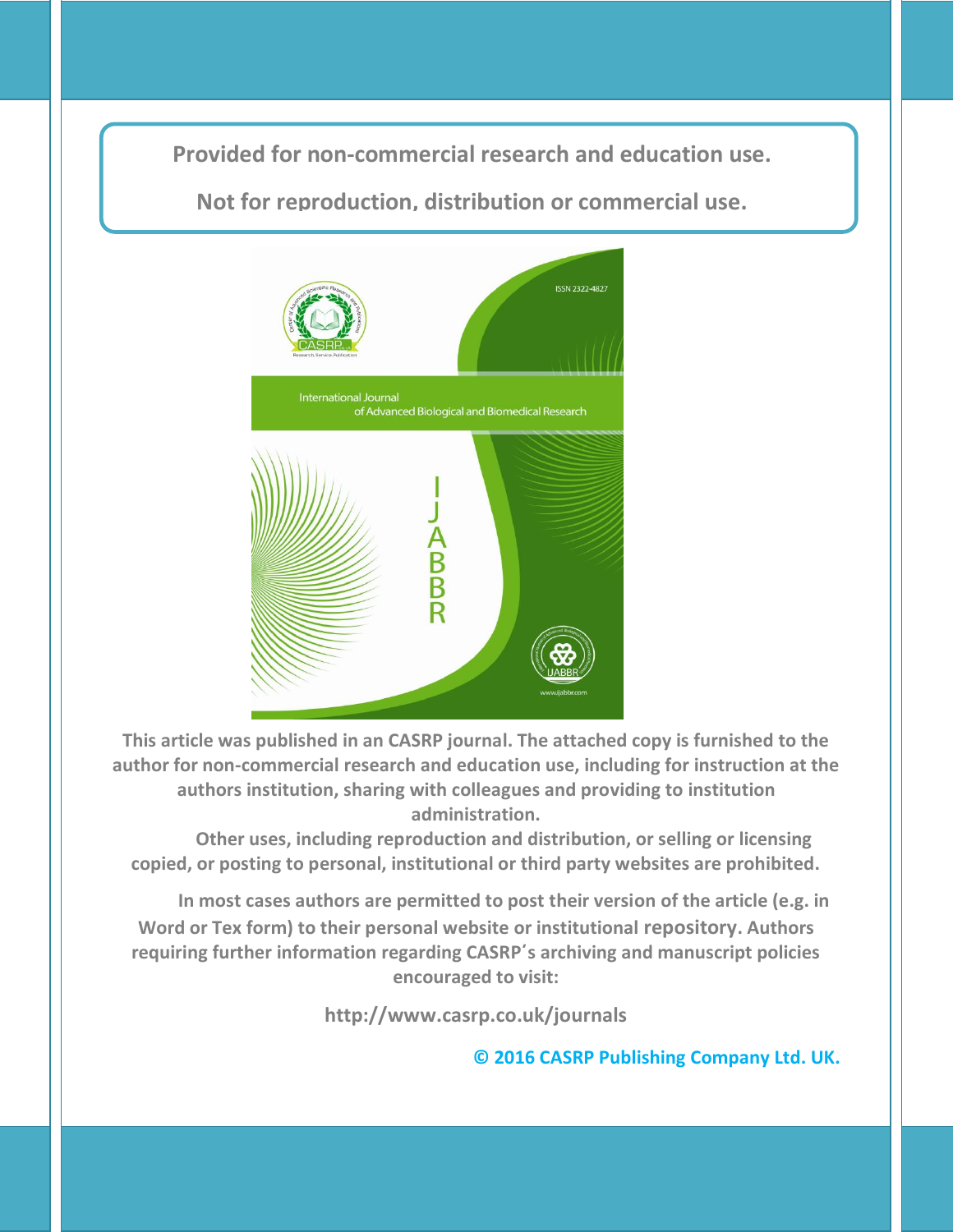

*Available online a[t www.casrp.co.uk/journals](http://www.casrp.co.uk/journals)* 



**International journal of Advanced Biological and Biomedical Research 4(1) (2016) 112–116**

doi: 10.18869/IJABBR.2016.112



## **Original Article Open Access**

# **The effect of different harvest times of first cutting in perennial alfalfa on percentage of dry weight of weeds and alfalfa in second cutting**

#### **Mohammad Raoofi<sup>1</sup> , Mohammad Taghi Alebrahim2,\*, Mohammad Ali Baghestani<sup>3</sup> , Mohammad Khanjani<sup>4</sup>**

*1 PhD student, Department of Agronomy and Plant breeding, University of Mohaghegh Ardabili, Ardabil, Iran. 2 Assistant professor of weed science, Department of Agronomy and Plant breeding, University of Mohaghegh Ardabili, Ardabil, Iran.*

*3 Iranian Research Institute of Plant Protection, Weed Research Department, Tehran, Iran.*

*4 Professor of Plant Protection, Bu-Ali Sina University, Hamedan, Iran.*

## **Abstract**

 $\overline{\phantom{a}}$ 

This study was conducted in perennial alfalfa farm infected by weeds located at Km 7 Hamadan-Tehran road in the spring of 2014 and 2015 in a randomized complete block design with 11 treatments and 4 replications compared with control to investigate the effects of different harvest times of first cutting on the increase or decrease in percentage of dry weight of weeds and also alfalfa in second cutting. Treatments of this research were different harvest times in different stages of flowering in terms of percentage including: first harvesting in 5%, 10%, 15%, 20%, 25%, 30%, 35%, 40%, 45% and 50% of flowering in Alfalfa farm. In both years, the treatments were performed only in the first cutting and their effects were evaluated on the first and second cutting. In the second cutting the harvest time took place in 50% of flowering. Sampling was performed to determine the dry weight of alfalfa and also density and dry weight of weeds. The results showed that when the weed infestation is high in established alfalfa farm, early harvest in the first harvesting can significantly reduce the percentage of weeds and also the positive effects of it can be observed in second harvesting, as if early harvest increased the percentage of dry weight of alfalfa and a wide range of weeds was controlled. The final results showed that alfalfa harvesting in lower percentages of flowering led to better control of weeds.

**<sup>\*</sup>Corresponding author:** Assistant professor of weed science, Department of Agronomy and Plant breeding, University of Mohaghegh Ardabili, Ardabil, Iran.

<sup>© 2016</sup> The Authors. This is an open access article under the terms of the Creative Commons Attribution-Non Commercial- No Derives License, which permits use and distribution in any medium, provided the original work is properly cited, the use is non-commercial and no modifications or adaptations are made.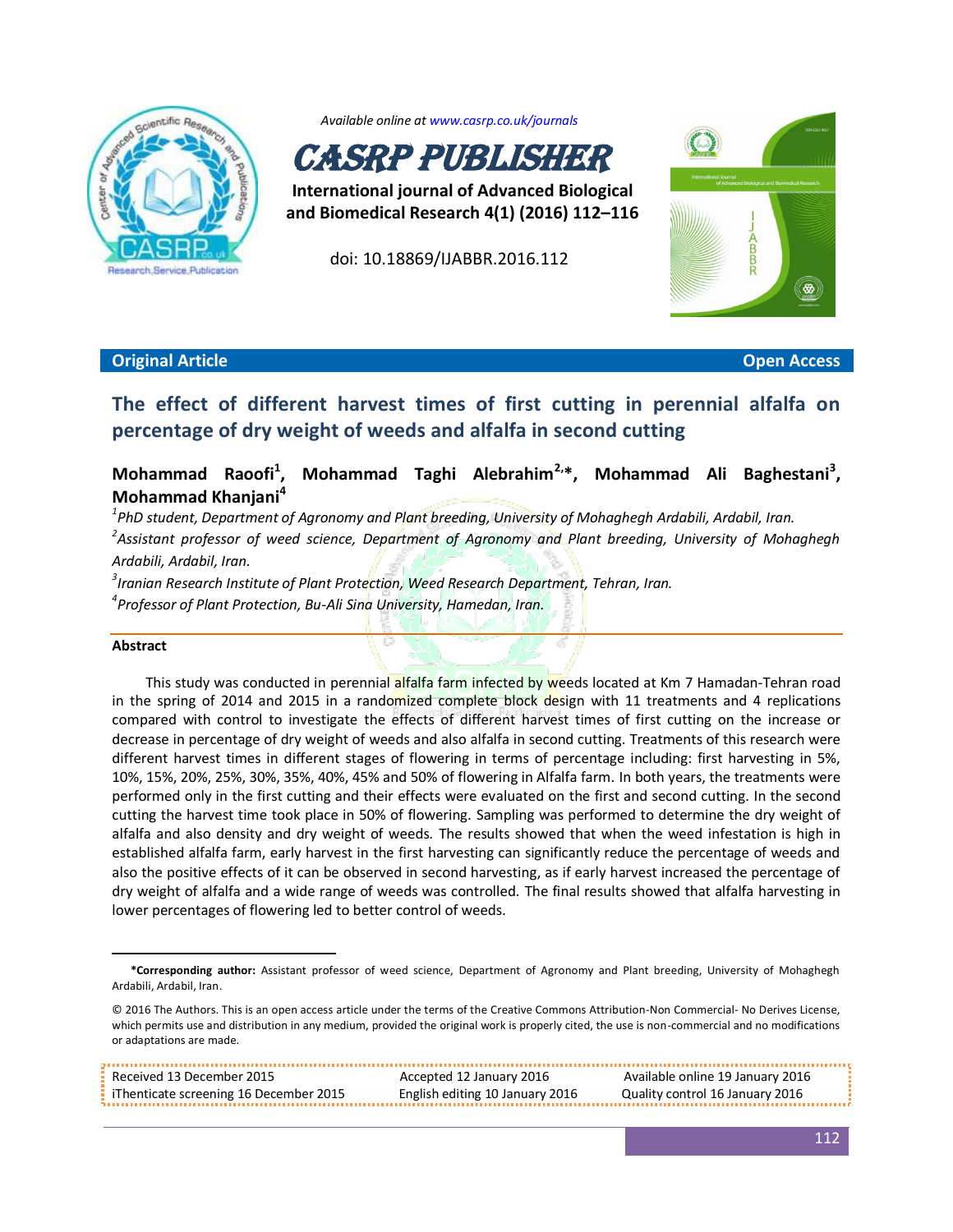© 2016 Published by CASRP publishing company Ltd. UK. Selection and/or peer-review under responsibility of Center of Advanced Scientific Research and Publications Ltd. UK.

**Keywords:** Alfalfa, Weeds, Harvest time.

#### **1. Introduction**

Alfalfa as a forage plant with the largest land under cultivation (Raoofi et al., 2014), having high protein and vitamins A, B and C plays an important role in the feeding of livestock (Khanjani and Soleymani pery, 2005). Fibers comprise more than 25% of dry weight of alfalfa (Mighani et al., 2012). Special attentions have not been taken on the production of this plant in Iran (Karimi, 1990). Weeds are the problems and challenges of alfalfa production (Mighani et al., 2012). Weeds apart from the competition reduce the quantity and quality of alfalfa and lead to 33 to 60% drop in its price (Khanjani and Soleymani pery, 2005; Khanjani, 2000). The highest damage of weeds in alfalfa is related to first harvesting (Zand et al., 2010). Weeds control in alfalfa farms was often done by herbicides (Raoofi and Giti, 2015). Six herbicides have been recommended for cultivation of alfalfa (Zand et al., 2008). Unfortunately, due to the quick impacts of herbicides, farmers generally prefer the use of herbicides to other methods and undoubtedly herbicides have irreparable impacts on environment. Harvest times are considered farming methods to control of weeds in Alfalfa (Raoofi, 2012). Certainly, the use of more than one step within consecutive years would be more effective compared to the usage in one step. According to excessive consumption of herbicides and hazards on human health and the environment, finding non-chemical method is reasonable which can significantly reduce the ratio of weeds; and this issue was considered in the protocol of this research. The main purpose of this study was to be overcome on weed control by a non-chemical method as well as be selected the best time for weed control among the times of harvesting. Certainly, this would be a method without environmental risk for weed management.

#### **2. Materials and methods**

This study was conducted in perennial alfalfa farm infected by weeds located at Km 7 Hamadan-Tehran road in the spring of 2014 and 2015 in a randomized complete block design with 11 treatments and 4 replications compared with control (without weeding) to investigate the effects of different harvest times of first harvesting on the increase or decrease in percentage of dry weight of weeds and also alfalfa in second harvesting. Treatments of design were different harvest times in different stages of flowering in terms of percentage including: first harvesting in 5%, 10%, 15%, 20%, 25%, 30%, 35%, 40%, 45% and 50% of flowering in farm. In both years, the treatments were performed only in the first harvesting and their effects were evaluated on the first and second harvestings. In both years, the treatments were performed only in the first harvesting and their effects were evaluated on the first and second harvestings. Sampling in first harvesting was performed in the steps described above and in the second harvesting took place in conventional time i.e. 50% of flowering to determine the dry weight of alfalfa and also density and dry weight of weeds with constant quadrat of 50  $\times$  50 m<sup>2</sup>. Dry weight of alfalfa and weeds samples was determined after drying in the oven at 70 °C for 48 hours. Because of the wide range of weeds on the farm, dry weight index as a reliable indicator was used for comparison instead of density; although the density of weed was separately evaluated based on species. Data was analyzed by software SAS ver. 9.1 and comparison of means was calculated by Duncan's multiple range tests.

#### **3. Results**

In two-year study identified weeds were:

1)Safflower (*Carthamus* spp.)

2)Hardheads/ Knapweed (*Centaurea* spp.)

- 3) / (*Ceratocephalus falcatus*)
- 4) Field bindweed (*Convolvulus arvensis* L*.)*
- 5) Field dodder (*Cuscuta* spp.)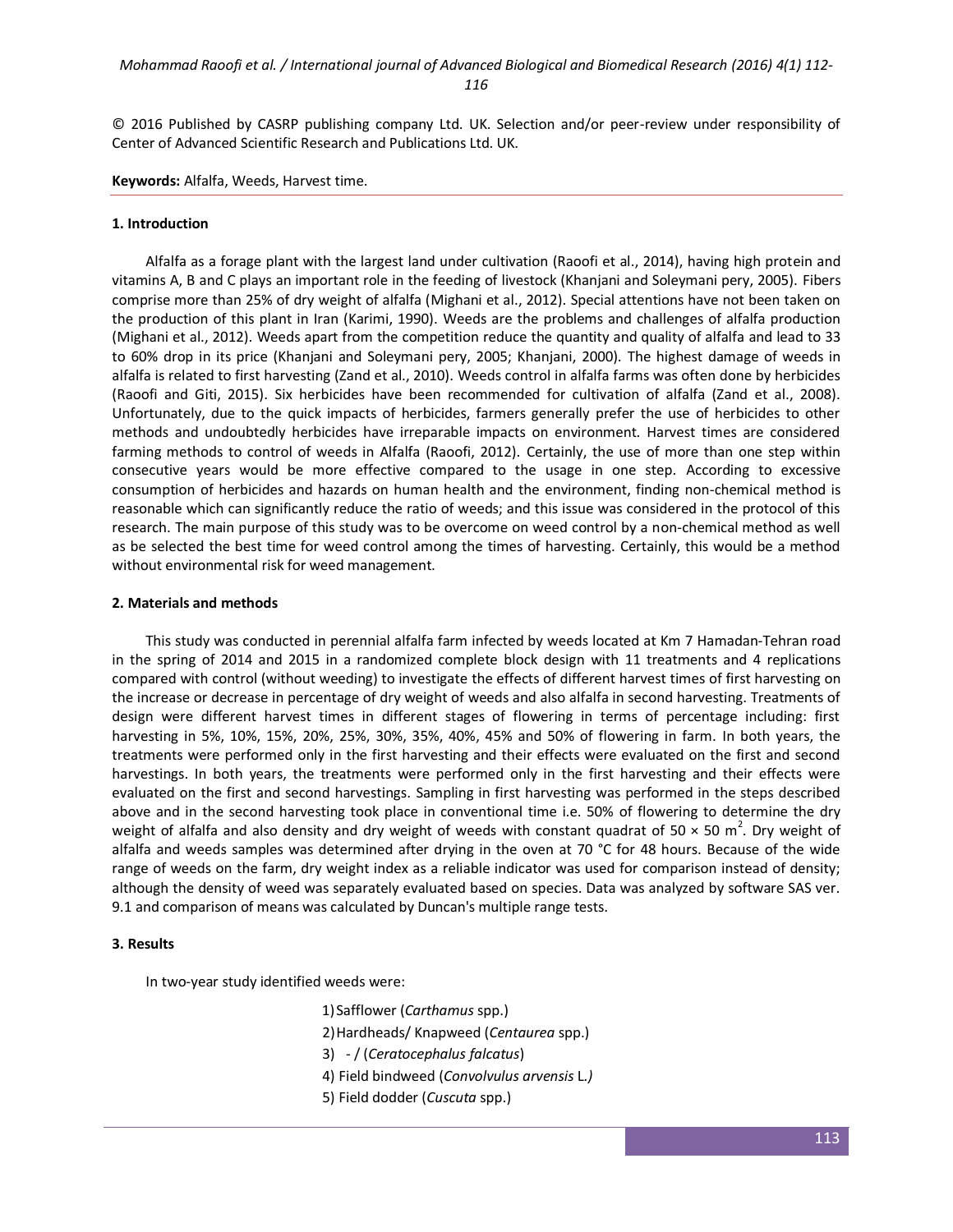*116*

| 6) Bermuda grass (Cynodon doctylon)                   |
|-------------------------------------------------------|
| 7) Tansy mustard (Descarainia Sophia L.)              |
| 8) Sun spurge ( <i>Euphorbia</i> spp.)                |
| 9) Bulb barlet (Hordeum bulbosum L.)                  |
| 10) Mouse barley (Hordeum murinum L.)                 |
| 11) Prickey lettuce (Lactuca spp.)                    |
| 12) Curled dock (Rumex crispus L.)                    |
| 13) Violet sage (Salvia nemorosa, Sisimbrium irio L.) |
| 14) Johnsongrass (Sorghum halepense L.)               |
| 15) Dandelion (Taraxacum officinalis)                 |
| 16) Salsisfy (Tragopogon spp.) and                    |
| 17) Cow cockie (Vaccaria pyramidata Medic)            |
|                                                       |

It should be noted that all weeds had high density in farm, but the highest density was associated with (Tragopogon spp.), (*Descarainia Sophia* L.), (*Taraxacum officinalis)* and (*Hordeum murinum L*.). Effects of treatments on density and dry weight of weeds and dry weight of alfalfa were significant at level of 5% (Table 1). Flowering in low percentages of farm led to reduction of the density percentage of weeds (Table 2).

| e e<br>×<br>۰,<br>۰. |  |
|----------------------|--|
|----------------------|--|

Variance analysis of the density and dry weight biomass of weeds and alfalfa.

|              |    |                     | Mean square     |                    |
|--------------|----|---------------------|-----------------|--------------------|
| <b>SOV</b>   | df | <b>Weed density</b> | Weed dry weight | Alfalfa dry weight |
| <b>Block</b> |    | $1.33$ ns           | $0.77$ ns       | 188.67             |
| Treatment    | 11 | 198877.25*          | 4225.98*        | 4587.75            |
| Error        | 33 | 4.8                 | 1.32            | 118.87             |
| CV           |    | 0.7                 | 4.66            | 3.3                |

ns: No significant difference / \* significant difference at 5% / \*\* significant difference at 1%.

Early harvest of first harvesting had significant effect on reduction in density of weeds so that showed a favorable decline up to 25% flowering, Harvest in 50% flowering caused weeds can grow completely and increased the density of weeds. In certain circumstances which the outbreaks of weeds are high, their density can be greatly reduced through early harvest of the first harvesting. Raoofi et al (2012) have also noted to similar results and suggested that early harvest in farms infected to weed of (*Hordeum murinum* L*.)* decreased its density and dry weight. We also observed such results in examining the dry weight. These results on dry weight of weeds showed that weeds have damaged in flowering of 25% and above and almost problems have been proven. There was no significant difference among treatments of 25%, 30% and 35% flowering and this means that the effects of primary densities of weeds would be more dangerous than the higher densities.

In assessment of increasing the percentage of dry weight of alfalfa in the first harvesting, because the harvest time was much earlier than the original time thus we were not faced with an increase in the dry weight of alfalfa in this harvesting; for this reason that by early harvest of alfalfa, this forage plant did not adequately grow and did not reach to favorable status of growth, but certainly positive result of this issue will be clear in the next harvesting. Table 3 shows that early harvest in the first harvesting had positive effects on second harvesting so that the density and dry weight of weeds decreased up to harvest of 30% flowering in the first harvesting, and also dry weight of alfalfa increased in second harvesting. In second harvesting, full weeding control had six percent of weeds because of implementation of treatments, even full weeding, only in the first harvesting. Full weeding was done until harvest time and after the first harvest were not any treatments. In general, it was concluded that wide range of weeds can be controlled by changing the harvest time in the first harvesting and prevented from transferring of weeds to reproductive phase in the farms of established alfalfa with high incidence of weeds. This issue also prevents the increase of soil seed bank. Also the next harvestings will be free of weeds and the efficiency of alfalfa will increase. The findings indicated that if established alfalfa farm has a high prevalence of weeds, variety of weeds can be managed by early harvesting. Harvesting in the early stages of flowering in the farm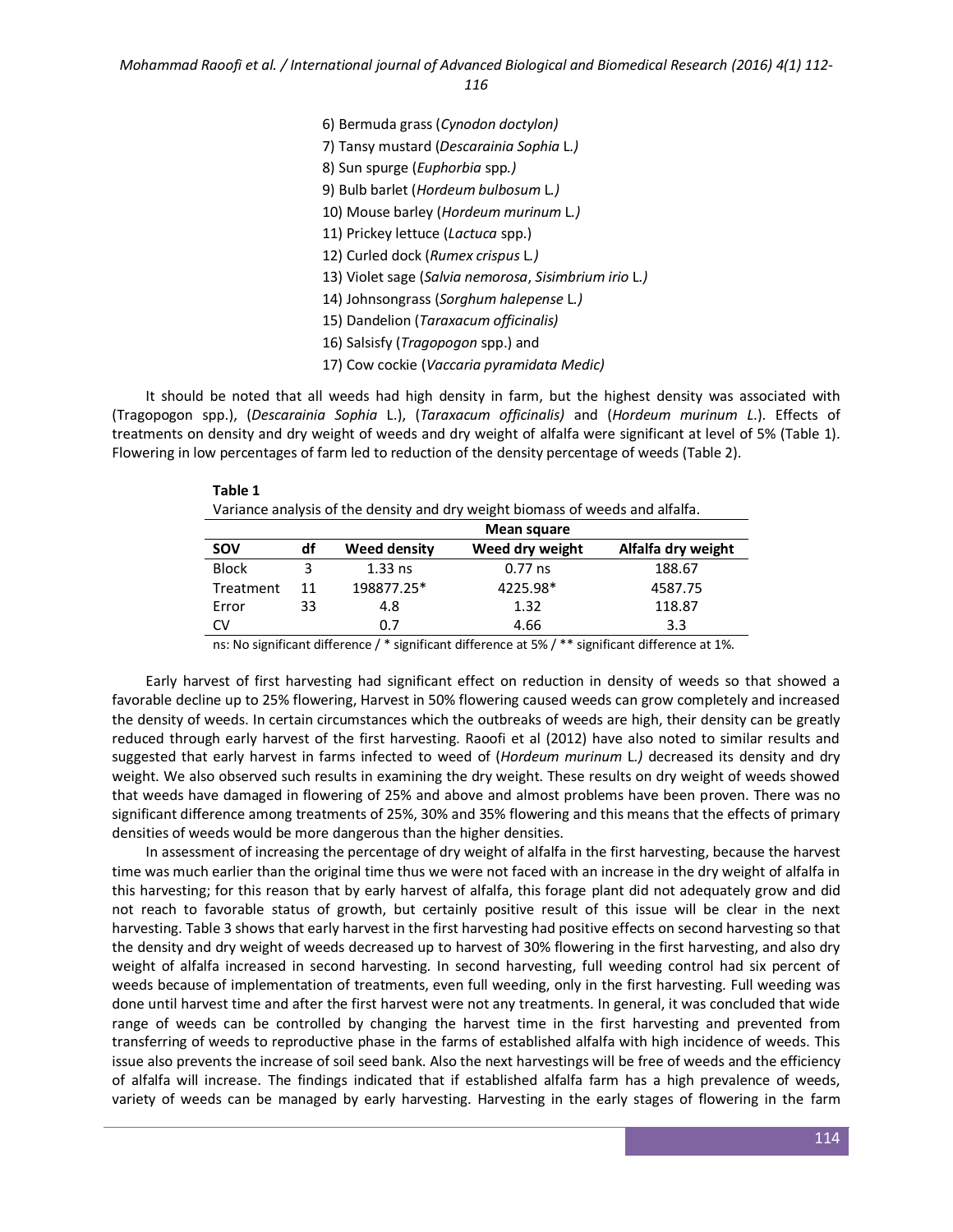caused to more desirable control of weeds and this had positive effects on the quantity of alfalfa production, especially in the next harvests. Obviously, if the weeds had not been controlled in an appropriate manner in the first harvests, the devastating effects would have caused a loss in production in the next harvests. In this study, the effect of the right time of weeds control was very clear on product yield.

| Comparison of the mean treatments and related traits of weeds and alfalfa in fist cutting. |                                                       |                                            |                                               |
|--------------------------------------------------------------------------------------------|-------------------------------------------------------|--------------------------------------------|-----------------------------------------------|
| <b>Treatments</b>                                                                          | % Reduction In Weed<br>Density / Plant.m <sup>2</sup> | % Reduction In Weed Dry<br>Weight / $g.m2$ | % Increase In Alfalfa Dry<br>Weight / $g.m^2$ |
| %5 Flowering                                                                               | 72 b                                                  | 85 b                                       | 44 b                                          |
| %10 Flowering                                                                              | 64 b                                                  | 78 b                                       | 43 b                                          |
| %15 Flowering                                                                              | 55 bc                                                 | 71 <sub>b</sub>                            | 43 b                                          |
| %20 Flowering                                                                              | 53 bc                                                 | 66 b                                       | 39 bc                                         |
| %25 Flowering                                                                              | 44 d                                                  | 58 bc                                      | 37 bc                                         |
| %30 Flowering                                                                              | 41 d                                                  | 55 c                                       | 37 bc                                         |
| %35 Flowering                                                                              | 40 d                                                  | 53 c                                       | $36$ bc                                       |
| %40 Flowering                                                                              | 25 e                                                  | 38 d                                       | 34 bc                                         |
| %45 Flowering                                                                              | 15f                                                   | 19 e                                       | 21 <sub>d</sub>                               |
| %50 Flowering                                                                              | 14f                                                   | 19 e                                       | 21 <sub>d</sub>                               |
| Weeding                                                                                    | 86 a                                                  | 100a                                       | 100a                                          |
| Control                                                                                    | 0g                                                    | 0 f                                        | 0.01e                                         |

Values in the same row with distinct superscripts differ significantly-Dancan (P <0.05).

### **Table 3**

**Table 2**

Comparison of the mean treatments and related traits of weeds and alfalfa in fist cutting**.**

| <b>Treatments</b> | % Reduction In Weed            | % Reduction In Weed Dry | % Increase In Alfalfa Dry |
|-------------------|--------------------------------|-------------------------|---------------------------|
|                   | Density / Plant.m <sup>2</sup> | Weight / $g.m^2$        | Weight / $\text{g.m}^2$   |
| %5 Flowering      | 91a                            | 92a                     | 98 a                      |
| %10 Flowering     | 90a                            | 92a                     | 97 a                      |
| %15 Flowering     | 91 a                           | 91a                     | 97 a                      |
| %20 Flowering     | 92 2                           | 91a                     | 97 a                      |
| %25 Flowering     | 95a                            | 98 a                    | 95a                       |
| %30 Flowering     | 89 a                           | 88 a                    | 95a                       |
| %35 Flowering     | 75 b                           | 75 b                    | 87 ab                     |
| %40 Flowering     | 64 c                           | 66 c                    | 87 ab                     |
| %45 Flowering     | 55 d                           | 56 d                    | 71 c                      |
| %50 Flowering     | 55 d                           | 56 d                    | 69 c                      |
| Weeding           | 92a                            | 93a                     | 98 a                      |
| Control           | 0 e                            | 0 e                     | 0 d                       |

Values in the same row with distinct superscripts differ significantly-Dancan (P <0.05).

### **References**

Karimi, H., 1990. Alfalfa University Press Center (In Persian with English summary). 371.

- Khanjani, M., 2000. Integrated control methods of pest and weed for seed production from first harvesting in Perennial alfalfa in Hamadan. Report of Research Project (unpublished), Ministry of Agriculture, registration number 3643 (dated 17/01/2009), 66.
- Khanjani, M., Soleymani pery, M.J., 2005. Integrated management of pest, diseases and weeds in alfalfa in Iran. The research, education and agricultural extension Publications, first edition, 222.
- Mighani, F., Mirvakili, M., Jahedi, A., Baghestani, M.A., Shimi, P., 2012. Evaluating the efficacy of the herbicide 2- 4D.B (Buttress) based on established alfalfa weed control. Weed. J., 2(6), 67-77.